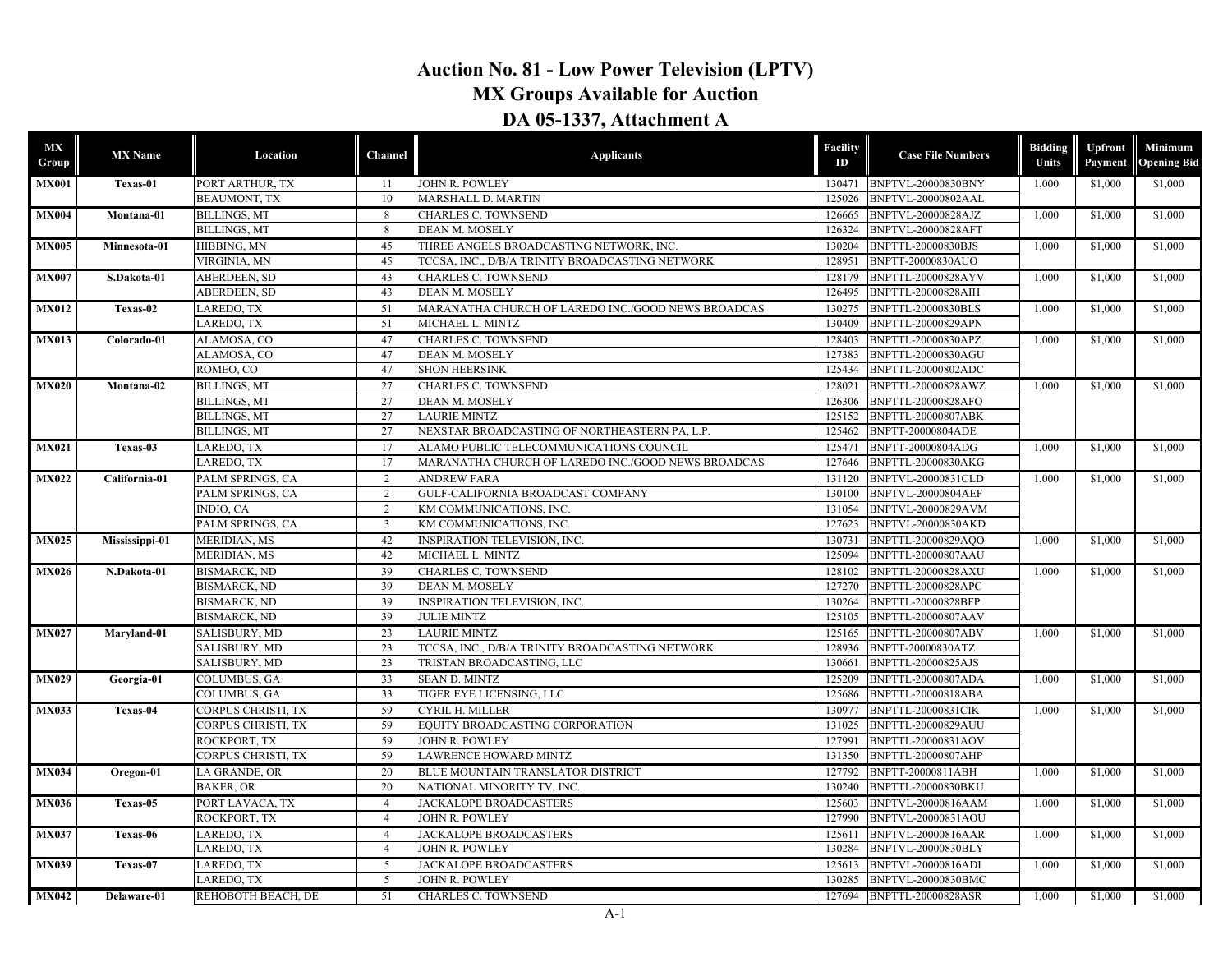| МX<br>Group  | <b>MX</b> Name | Location               | Channel         | <b>Applicants</b>                               | <b>Facility</b><br>ID | <b>Case File Numbers</b>  | <b>Bidding</b><br>Units | <b>Upfront</b><br>Payment | Minimum<br><b>Opening Bid</b> |
|--------------|----------------|------------------------|-----------------|-------------------------------------------------|-----------------------|---------------------------|-------------------------|---------------------------|-------------------------------|
|              |                | REHOBOTH BEACH, DE     | 51              | DEAN M. MOSELY                                  |                       | 127184 BNPTTL-20000828ANX |                         |                           |                               |
|              |                | REHOBOTH BEACH, DE     | 51              | TCCSA, INC., D/B/A TRINITY BROADCASTING NETWORK |                       | 129722 BNPTT-20000831CAX  |                         |                           |                               |
| <b>MX044</b> | Texas-08       | PLAINVIEW, TX          | 31              | RAMAR COMMUNICATIONS II, LTD                    |                       | 130563 BNPTTL-20000830BOU | 1,000                   | \$1,000                   | \$1,000                       |
|              |                | PLAINVIEW, TX          | 31              | TIGER EYE LICENSING, LLC                        |                       | 125723 BNPTTL-20000818ABW |                         |                           |                               |
|              |                | PLAINVIEW, TX          | 31              | TCCSA, INC., D/B/A TRINITY BROADCASTING NETWORK |                       | 129717 BNPTT-20000831BWR  |                         |                           |                               |
| <b>MX047</b> | California-02  | PALM SPRINGS, CA       | 38              | GULF-CALIFORNIA BROADCAST COMPANY               |                       | 125872 BNPTTL-20000818ACV | 1,000                   | \$1,000                   | \$1,000                       |
|              |                | PALM SPRINGS, CA       | 39              | PURI FAMILY LIMITED PARTNERSHIP                 | 128974                | BNPTTL-20000831BLT        |                         |                           |                               |
|              |                | PALM SPRINGS, CA       | 39              | TRISTAN BROADCASTING, LLC                       |                       | 130828 BNPTTL-20000825AJW |                         |                           |                               |
| <b>MX048</b> | Minn.Iowa-01   | JACKSON, MN            | 17              | FEDERATED RURAL ELECTRIC ASSOCIATION            | 21283                 | BMJPTTL-20000821AHH       | 1,000                   | \$1,000                   | \$1,000                       |
|              |                | ESTHERVILLE, IA        | 17              | PAPPAS TELECASTING COMPANIES                    | 128464                | <b>BNPTTL-20000831AZR</b> |                         |                           |                               |
| <b>MX049</b> | Texas-09       | <b>ABILENE, TX</b>     | 38              | <b>CHARLES C. TOWNSEND</b>                      |                       | 128887 BNPTTL-20000831BKT | 1,000                   | \$1,000                   | \$1,000                       |
|              |                | <b>ABILENE, TX</b>     | 38              | <b>DEAN M. MOSELY</b>                           | 127519                | <b>BNPTTL-20000830AJF</b> |                         |                           |                               |
|              |                | <b>ABILENE, TX</b>     | 38              | TIGER EYE LICENSING, LLC                        | 126078                | <b>BNPTTL-20000818ADP</b> |                         |                           |                               |
| <b>MX050</b> | Arizona-01     | EL DORADO, AZ          | 16              | <b>IMMANUEL BAPTIST CHURCH</b>                  |                       | 125810 BNPTTL-20000821AAT | 1,000                   | \$1,000                   | \$1,000                       |
|              |                | EL DORADO, AZ          | 16              | TCCSA, INC., D/B/A TRINITY BROADCASTING NETWORK |                       | 129347 BNPTT-20000830AYF  |                         |                           |                               |
| <b>MX053</b> | Arizona-02     | FLAGSTAFF, AZ          | 14              | KTVK, INC.                                      |                       | 126155 BNPTT-20000823ACA  | 1,000                   | \$1,000                   | \$1,000                       |
|              |                | FLAGSTAFF, AZ          | 14              | THREE ANGELS BROADCASTING NETWORK, INC.         | 130168                | <b>BNPTTL-20000830BJA</b> |                         |                           |                               |
| <b>MX056</b> | Idaho-01       | LEWISTON, ID           | 51              | <b>CHARLES C. TOWNSEND</b>                      |                       | 128516 BNPTTL-20000830AQJ | 1,000                   | \$1,000                   | \$1,000                       |
|              |                | LEWISTON, ID           | 51              | DEAN M. MOSELY                                  |                       | 127398 BNPTTL-20000830AHB |                         |                           |                               |
| <b>MX058</b> | Nevada-01      | ELKO, NV               | 19              | PAPPAS TELECASTING OF NEVADA, A CALIFORNIA L.P. |                       | 129154 BNPTTL-20000830AWR | 1,000                   | \$1,000                   | \$1,000                       |
|              |                | WINNEMUCCA, NV         | 19              | SUNBELT COMMUNICATIONS COMPANY                  |                       | 128702 BNPTTL-20000829ALD |                         |                           |                               |
| <b>MX059</b> | Maine-01       | <b>BANGOR, ME</b>      | 49              | <b>CHARLES C. TOWNSEND</b>                      |                       | 127984 BNPTTL-20000828AWN | 1,000                   | \$1,000                   | \$1,000                       |
|              |                | <b>BANGOR, ME</b>      | 49              | <b>DEAN M. MOSELY</b>                           | 127256                | BNPTTL-20000828AOO        |                         |                           |                               |
|              |                | <b>BANGOR, ME</b>      | 49              | LANGER BROADCASTING GROUP,LLC                   | 130291                | <b>BNPTTL-20000824AEF</b> |                         |                           |                               |
| <b>MX062</b> | Wisconsin-01   | <b>EAU CLAIRE, WI</b>  | 51              | PAPPAS TELECASTING COMPANIES                    |                       | 126969 BNPTTL-20000829AFP | 1,000                   | \$1,000                   | \$1,000                       |
|              |                | EAU CLAIRE, WI         | 51              | PURI FAMILY LIMITED PARTNERSHIP                 |                       | 131049 BNPTTL-20000829AVJ |                         |                           |                               |
|              |                | EAU CLAIRE, WI         | 51              | TRISTAN BROADCASTING, LLC                       |                       | 130830 BNPTTL-20000825AJY |                         |                           |                               |
| <b>MX063</b> | Tennessee-01   | JACKSON, TN            | 33              | EQUITY BROADCASTING CORPORATION                 | 127951                | <b>BNPTTL-20000831ANY</b> | 1,000                   | \$1,000                   | \$1,000                       |
|              |                | JACKSON, TN            | 33              | <b>LAWRENCE HOWARD MINTZ</b>                    | 131029                | <b>BNPTTL-20000829AUW</b> |                         |                           |                               |
|              |                | JACKSON, TN            | 33              | TRISTAN BROADCASTING, LLC                       | 130670                | BNPTTL-20000825AJU        |                         |                           |                               |
| <b>MX066</b> | Idaho-02       | POCATELLO, ID          | 33              | OREGON TRAIL BROADCASTING COMPANY               | 129613                | BNPTTL-20000829ALW        | 1.000                   | \$1,000                   | \$1,000                       |
|              |                | <b>IDAHO FALLS, ID</b> | $\overline{33}$ | TELECOM WIRELESS, LLC                           | 129821                | BNPTTL-20000830BEG        |                         |                           |                               |
|              |                | REXBURG, ID            | 33              | TCCSA, INC., D/B/A TRINITY BROADCASTING NETWORK |                       | 129404 BNPTT-20000830AZG  |                         |                           |                               |
| <b>MX067</b> | Hawaii-01      | KAHULUI, HI            | 49              | <b>CHARLES C. TOWNSEND</b>                      |                       | 126356 BNPTTL-20000828AGJ | 1,000                   | \$1,000                   | \$1,000                       |
|              |                | KAHULUI, HI            | 49              | <b>DEAN M. MOSELY</b>                           |                       | 126404 BNPTTL-20000828AHJ |                         |                           |                               |
|              |                | WAILUKU, HI            | 49              | KM COMMUNICATIONS, INC.                         |                       | 131150 BNPTTL-20000829AWV |                         |                           |                               |
|              |                | KAILUA-KONA, HI        | 49              | PURI FAMILY LIMITED PARTNERSHIP                 |                       | 130137 BNPTTL-20000831CEF |                         |                           |                               |
|              |                | LAHAINA, HI            | 49              | TCCSA, INC., D/B/A TRINITY BROADCASTING NETWORK | 128914                | BNPTT-20000830ATD         |                         |                           |                               |
|              |                | KULA, HI               | 48              | WORD OF GOD FELLOWSHIP, INC.                    | 131096                | <b>BNPTTL-20000831CKF</b> |                         |                           |                               |
| MX071        | Texas-10       | BROWNWOOD, TX          | 17              | CHARLES C. TOWNSEND                             |                       | 128234 BNPTTL-20000828AZG | 1,000                   | \$1,000                   | \$1,000                       |
|              |                | BROWNWOOD, TX          | 17              | <b>DEAN M. MOSELY</b>                           |                       | 126349 BNPTTL-20000828AGG |                         |                           |                               |
|              |                | RANGER, TX             | 17              | FIBERLESSNET, INC.                              | 128394                | BNPTTL-20000831AXP        |                         |                           |                               |
|              |                | BROWNWOOD, TX          | 17              | JOHN R. POWLEY                                  | 130358                | BNPTTL-20000830BML        |                         |                           |                               |
|              |                | <b>GAINSVILLE, TX</b>  | 17              | JOHN R. POWLEY                                  | 130276                | BNPTTL-20000830BLR        |                         |                           |                               |
| MX076        | Hawaii-02      | KAHULUI, HI            | 46              | CHARLES C. TOWNSEND                             |                       | 126362 BNPTTL-20000828AGM | 1,000                   | \$1,000                   | \$1,000                       |
|              |                | KAHULUI, HI            | 46              | DEAN M. MOSELY                                  | 127187                | BNPTTL-20000828AOA        |                         |                           |                               |
|              |                | KAPALUA, HI            | 46              | MARCIA T. TURNER D/B/A TURNER ENTERPRISES       |                       | 129329 BNPTTL-20000830AXS |                         |                           |                               |
|              |                | WAILUKU. HI            | 46              | PURI FAMILY LIMITED PARTNERSHIP                 |                       | 131378 BNPTTL-20000831COW |                         |                           |                               |
|              |                | LAHAINA, HI            | 46              | TCCSA, INC., D/B/A TRINITY BROADCASTING NETWORK |                       | 128913 BNPTT-20000830ATC  |                         |                           |                               |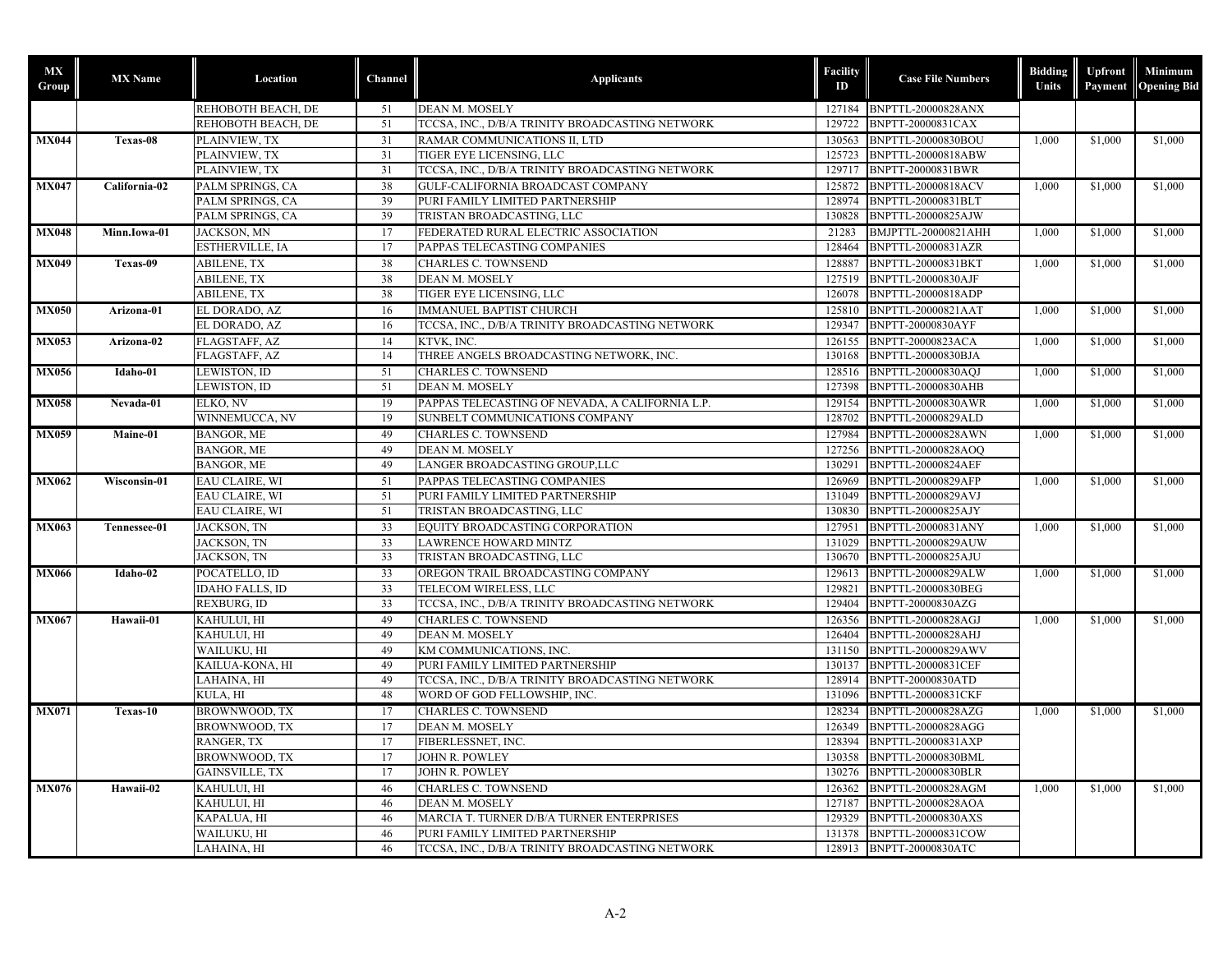| <b>MX</b><br>Group | <b>MX</b> Name | Location                           | Channel         | <b>Applicants</b>                               | <b>Facility</b><br>ID | <b>Case File Numbers</b>                        | <b>Bidding</b><br>Units | Upfront<br>Payment | Minimum<br><b>Opening Bid</b> |         |
|--------------------|----------------|------------------------------------|-----------------|-------------------------------------------------|-----------------------|-------------------------------------------------|-------------------------|--------------------|-------------------------------|---------|
| <b>MX077</b>       | Texas-11       | LUBBOCK, TX                        | $7\overline{ }$ | <b>CHARLES C. TOWNSEND</b>                      |                       | 128249 BNPTVL-20000828AZM                       | 1.000                   | \$1,000            | \$1,000                       |         |
|                    |                | LUBBOCK, TX                        | $7\phantom{.0}$ | DEAN M. MOSELY                                  | 126384                | <b>BNPTVL-20000828AHB</b>                       |                         |                    |                               |         |
|                    |                | LUBBOCK, TX                        |                 | JOHN R. POWLEY                                  | 130365                | BNPTVL-20000830BMO                              |                         |                    |                               |         |
|                    |                | LUBBOCK, TX                        |                 | KM COMMUNICATIONS, INC.                         | 131039                | BNPTVL-20000829AVD                              |                         |                    |                               |         |
|                    |                | POST, TX                           | 7               | MARCIA T. TURNER D/B/A TURNER ENTERPRISES       | 129201                | BNPTVL-20000831BOB                              |                         |                    |                               |         |
|                    |                | LUBBOCK, TX                        | $\overline{7}$  | VENTURE TECHNOLOGIES GROUP, LLC                 | 129714                | BNPTVL-20000831BWP                              |                         |                    |                               |         |
| <b>MX080</b>       | S.Dakota-02    | RAPID CITY, SD                     | 40              | CHARLES C. TOWNSEND                             | 128182                | BNPTTL-20000828AYY                              | 1,000                   | \$1,000            | \$1,000                       |         |
|                    |                | RAPID CITY, SD                     | 40              | DEAN M. MOSELY                                  | 126455                | <b>BNPTTL-20000828AHS</b>                       |                         |                    |                               |         |
|                    |                | RAPID CITY, SD                     | 40              | <b>LAURIE MINTZ</b>                             | 125305                | <b>BNPTTL-20000807AEX</b>                       |                         |                    |                               |         |
|                    |                | RAPID CITY, SD                     | 40              | THREE ANGELS BROADCASTING NETWORK, INC.         | 129422                | <b>BNPTTL-20000831BTN</b>                       |                         |                    |                               |         |
| <b>MX082</b>       | California-03  | CHICO, CA                          | 48              | <b>ANDREW FARA</b>                              |                       | 126977 BNPTTL-20000831AEH                       | 1.000                   | \$1,000            | \$1,000                       |         |
|                    |                | RED BLUFF, CA                      | 48              | NATIONAL MINORITY TV, INC.                      | 130815                | BNPTTL-20000828BHU                              |                         |                    |                               |         |
|                    |                | RED BLUFF, CA                      | 48              | TCCSA, INC., D/B/A TRINITY BROADCASTING NETWORK | 128135                | BNPTT-20000831ASB                               |                         |                    |                               |         |
| <b>MX083</b>       | Arizona-03     | PRESCOTT, AZ                       | 50              | <b>CHARLES C. TOWNSEND</b>                      |                       | 127574 BNPTTL-20000828AQR                       | 1,000                   | \$1,000            | \$1,000                       |         |
|                    |                | PRESCOTT, AZ                       | 50              | DEAN M. MOSELY                                  | 126483                | <b>BNPTTL-20000828AHZ</b>                       |                         |                    |                               |         |
|                    |                | PRESCOTT, AZ                       | 50              | EQUITY BROADCASTING CORPORATION                 | 131188                | BNPTTL-20000829AXJ                              |                         |                    |                               |         |
|                    |                | PRESCOTT, AZ                       | 50              | KM COMMUNICATIONS, INC.                         | 130491                | <b>BNPTTL-20000831CFD</b>                       |                         |                    |                               |         |
|                    |                | PRESCOTT, AZ                       | 50              | TOM L. DENNIS                                   | 131242                | <b>BNPTTL-20000831CNL</b>                       |                         |                    |                               |         |
| <b>MX087</b>       | Arizona-04     | WINSLOW, AZ                        | 8               | <b>CHARLES C. TOWNSEND</b>                      | 127579                | <b>BNPTVL-20000828AOW</b>                       | 1,000                   |                    | \$1,000                       | \$1,000 |
|                    |                | WINSLOW, AZ                        | 8               | DEAN M. MOSELY                                  | 126621                | <b>BNPTVL-20000828AJN</b>                       |                         |                    |                               |         |
| <b>MX089</b>       | Texas-12       | <b>BEAUMONT, TX</b>                | 58              | JOHN R. POWLEY                                  | 128593                | BNPTTL-20000831BDU                              | 1,000                   | \$1,000            | \$1,000                       |         |
|                    |                | <b>BEAUMONT, TX</b>                | 58              | KM COMMUNICATIONS, INC                          | 131030                | BNPTTL-20000829AUX                              |                         |                    |                               |         |
|                    |                | FORBES/JASPER CITY, TX             | 59              | SYDCOM, INC.                                    |                       | 126580 BNPTTL-20000828AIU                       |                         |                    |                               |         |
|                    |                | <b>BEAUMONT, TX</b>                | 58              | TELECOM WIRELESS, LLC                           | 131329                | BNPTTL-20000830BTU                              |                         |                    |                               |         |
|                    |                | <b>BEAUMONT, TX</b>                | 59              | TELECOM WIRELESS, LLC                           | 131199                | <b>BNPTTL-20000830BSK</b>                       |                         |                    |                               |         |
| <b>MX098</b>       | N.Mexico-01    | <b>GRANTS, NM</b>                  | 44              | CHARLES C. TOWNSEND                             |                       | 128124 BNPTTL-20000828AYF                       | 1.000                   | \$1,000            | \$1,000                       |         |
|                    |                | <b>GRANTS, NM</b>                  | 44              | DEAN M. MOSELY                                  | 126991                | <b>BNPTTL-20000828ALR</b>                       |                         |                    |                               |         |
| <b>MX099</b>       | California-04  | BISHOP, CA                         | 30              | CHARLES C. TOWNSEND                             | 127593                | BNPTTL-20000828ARG                              | 1,000                   | \$1,000            | \$1,000                       |         |
|                    |                | BISHOP, CA                         | 30              | DEAN M. MOSELY                                  | 127027                | <b>BNPTTL-20000828AME</b>                       |                         |                    |                               |         |
| <b>MX101</b>       | Colorado-02    | STEAMBOAT SPRINGS, CO              | 14              | CHARLES C. TOWNSEND                             |                       | 127688 BNPTTL-20000828ASO                       | 1.000                   | \$1,000            | \$1,000                       |         |
|                    |                | STEAMBOAT SPRINGS, CO              | 14              | DEAN M. MOSELY                                  |                       | 127108 BNPTTL-20000828ANP                       |                         |                    |                               |         |
|                    |                | STEAMBOAT SPRINGS, CO              | 14              | RESORT SPORTS NETWORK, INC.                     | 130234                | BNPTTL-20000830BKO                              |                         |                    |                               |         |
| <b>MX103</b>       | Florida-01     | TRENTON, FL                        | 23              | <b>CHARLES C. TOWNSEND</b>                      |                       | 127701 BNPTTL-20000828ASV                       | 1.000                   | \$1,000            | \$1,000                       |         |
|                    |                | TRENTON, FL                        | 23              | DEAN M. MOSELY                                  | 127186                | BNPTTL-20000828ANZ                              |                         |                    |                               |         |
|                    |                | <b>INGLIS, FL</b>                  | 23              | PEGASUS BROADCAST TELEVISION, INC.              | 128329                | BNPTTL-20000831AVZ                              |                         |                    |                               |         |
|                    |                | GAINESVILLE, FL                    | 23              | TIGER EYE LICENSING, LLC                        | 131177                | BNPTTL-20000830BSD                              |                         |                    |                               |         |
| <b>MX104</b>       | Louisiana-01   | JENA, LA                           | 22              | <b>DEAN M. MOSELY</b>                           | 127077                | BNPTTL-20000828AMZ                              | 1,000                   | \$1,000            | \$1,000                       |         |
|                    |                | WINNFIELD, LA                      | 22              | DEAN M. MOSELY                                  | 127087                | <b>BNPTTL-20000828AND</b>                       |                         |                    |                               |         |
| <b>MX105</b>       | Mississippi-02 | TUPELO, MS                         | 40              | <b>CHARLES C. TOWNSEND</b>                      |                       | 128020 BNPTTL-20000828AWY                       | 1,000                   | \$1,000            | \$1,000                       |         |
|                    |                | TUPELO, MS                         | 40              | DEAN M. MOSELY                                  | 127268                | BNPTTL-20000828APA                              |                         |                    |                               |         |
|                    |                | TUPELO, MS                         | 40              | TELECOM WIRELESS, LLC                           | 129521                | <b>BNPTTL-20000830BBO</b>                       |                         |                    |                               |         |
|                    |                | TUPELO, MS                         | 40              | TCCSA, INC., D/B/A TRINITY BROADCASTING NETWORK | 129571                | <b>BNPTT-20000830BCT</b>                        |                         |                    |                               |         |
| <b>MX107</b>       | Ohio-01        | CAMBRIDGE, OH                      | 22              | <b>CHARLES C. TOWNSEND</b>                      | 128152                | BNPTTL-20000828AYN                              | 1,000                   | \$1,000            | \$1,000                       |         |
|                    |                |                                    | 22              | DEAN M. MOSELY                                  | 127277                |                                                 |                         |                    |                               |         |
|                    |                | CAMBRIDGE, OH<br>NEWCOMERSTOWN, OH | 22              | IMAGE VIDEO TELEPROCUCTIONS, INC.               |                       | BNPTTL-20000828API<br>131159 BNPTTL-20000829AXG |                         |                    |                               |         |
|                    |                | CAMBRIDGE, OH                      | 22              | TCCSA, INC., D/B/A TRINITY BROADCASTING NETWORK | 129905                | <b>BNPTT-20000830BEV</b>                        |                         |                    |                               |         |
|                    |                |                                    |                 |                                                 |                       |                                                 |                         |                    |                               |         |
| <b>MX108</b>       | Mississippi-03 | HATTIESBURG, MS                    | 35              | CHARLES C. TOWNSEND                             |                       | 128019 BNPTTL-20000828AWX                       | 1,000                   | \$1,000            | \$1,000                       |         |
|                    |                | HATTIESBURG, MS                    | 35              | DEAN M. MOSELY                                  | 127265                | <b>BNPTTL-20000828AOY</b>                       |                         |                    |                               |         |
|                    |                | HATTIESBURG, MS                    | $\overline{35}$ | TCCSA, INC., D/B/A TRINITY BROADCASTING NETWORK | 129561                | <b>BNPTT-20000830BCI</b>                        |                         |                    |                               |         |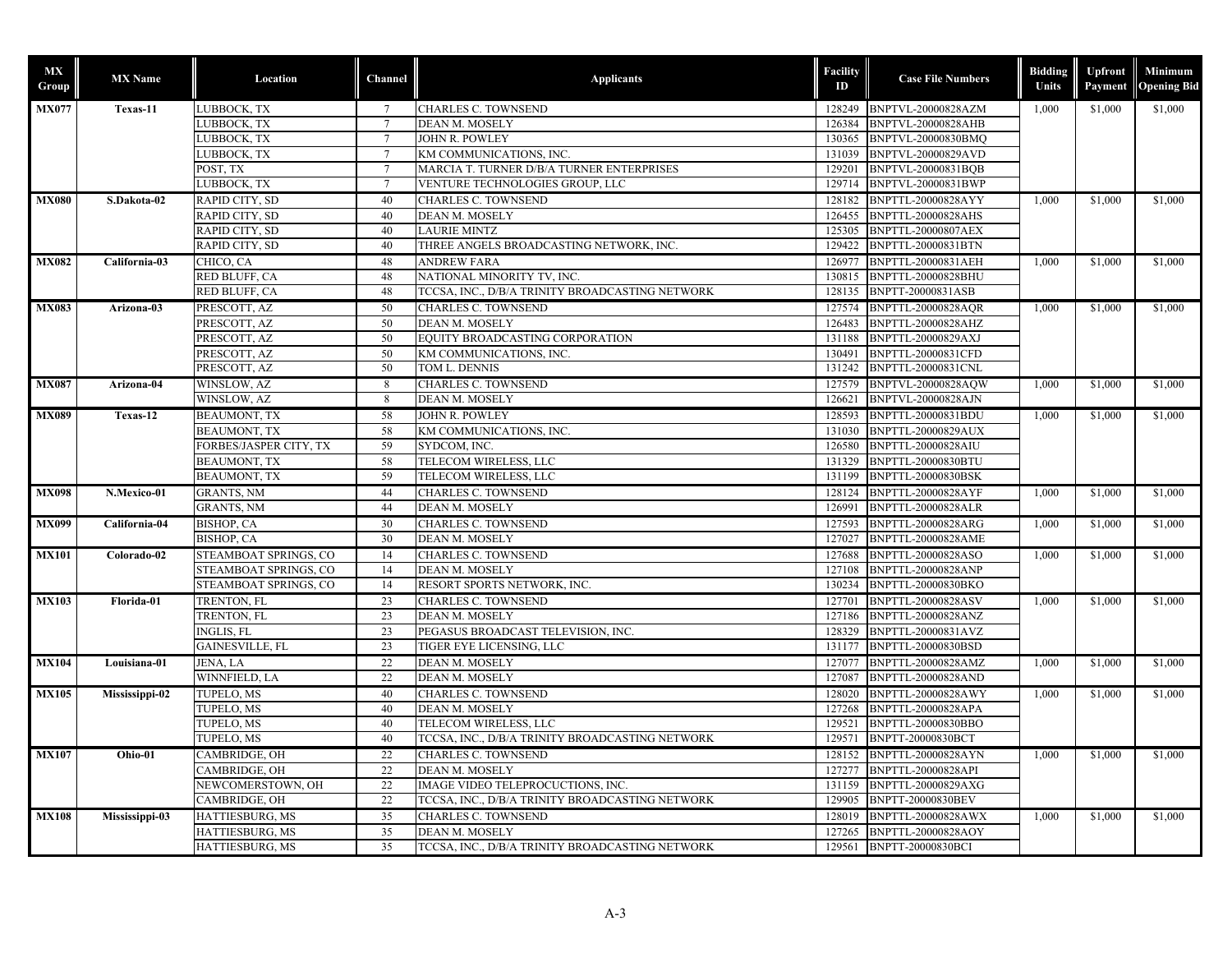| <b>MX</b><br>Group | <b>MX</b> Name  | Location               | Channel        | <b>Applicants</b>                               | Facility<br>ID | <b>Case File Numbers</b>  | <b>Bidding</b><br>Units | <b>Upfront</b><br>Payment | Minimum<br><b>Opening Bid</b> |
|--------------------|-----------------|------------------------|----------------|-------------------------------------------------|----------------|---------------------------|-------------------------|---------------------------|-------------------------------|
| <b>MX109</b>       | Texas-13        | AMARILLO, TX           | 39             | <b>CHARLES C. TOWNSEND</b>                      |                | 128233 BNPTTL-20000828AZF | 1,000                   | \$1,000                   | \$1,000                       |
|                    |                 | AMARILLO, TX           | 39             | DEAN M. MOSELY                                  | 127284         | BNPTTL-20000828APP        |                         |                           |                               |
|                    |                 | AMARILLO, TX           | 39             | NORTHFORK TV TRANSLATOR SYSTEM                  | 130861         | BNPTTL-20000829ASO        |                         |                           |                               |
| <b>MX110</b>       | Arizona-05      | FLAGSTAFF, AZ          | 20             | <b>CHARLES C. TOWNSEND</b>                      | 127569         | BNPTTL-20000828AOM        | 1,000                   | \$1,000                   | \$1,000                       |
|                    |                 | FLAGSTAFF, AZ          | 20             | DEAN M. MOSELY                                  | 129946         | BNPTTL-20000828BDY        |                         |                           |                               |
|                    |                 | FLAGSTAFF, AZ          | 20             | EQUITY BROADCASTING CORPORATION                 | 131031         | BNPTTL-20000829AVA        |                         |                           |                               |
|                    |                 | FLAGSTAFF, AZ          | 20             | TELECOM WIRELESS, LLC                           | 129509         | BNPTTL-20000830BBG        |                         |                           |                               |
| <b>MX111</b>       | Colorado-03     | PAGOSA SPRINGS, CO     | 40             | CHARLES C. TOWNSEND                             | 127686         | <b>BNPTTL-20000828ASM</b> | 1,000                   | \$1,000                   | \$1,000                       |
|                    |                 | PAGOSA SPRINGS, CO     | 40             | DEAN M. MOSELY                                  | 127106         | <b>BNPTTL-20000828ANN</b> |                         |                           |                               |
| <b>MX113</b>       | Louisiana-02    | <b>BASTROP, LA</b>     | $\overline{4}$ | DEAN M. MOSELY                                  | 127700         | <b>BNPTVL-20000828ASU</b> | 1,000                   | \$1,000                   | \$1,000                       |
|                    |                 | WEST MONROE, LA        | $\overline{4}$ | SONRISE COMMUNICATIONS, INC.                    | 127794         | <b>BNPTVL-20000831AKU</b> |                         |                           |                               |
| <b>MX115</b>       | Wyoming-01      | LARAMIE, WY            | 50             | CHARLES C. TOWNSEND                             |                | 127706 BNPTTL-20000828ASX | 1,000                   | \$1,000                   | \$1,000                       |
|                    |                 | LARAMIE, WY            | 50             | DEAN M. MOSELY                                  | 129425         | BNPTTL-20000828BDK        |                         |                           |                               |
|                    |                 | LARAMIE, WY            | 50             | <b>INSPIRATION TELEVISION, INC.</b>             | 130796         | <b>BNPTTL-20000829ARE</b> |                         |                           |                               |
|                    |                 | LARAMIE, WY            | 50             | TCCSA, INC., D/B/A TRINITY BROADCASTING NETWORK | 130139         | BNPTT-20000830BIQ         |                         |                           |                               |
| <b>MX117</b>       | Montana-03      | <b>GREAT FALLS, MT</b> | 39             | <b>JOHN D TOMS</b>                              |                | 129277 BNPTTL-20000828BDH | 1,000                   | \$1,000                   | \$1,000                       |
|                    |                 | <b>GREAT FALLS, MT</b> | 39             | MARCIA T. TURNER D/B/A TURNER ENTERPRISES       |                | 128724 BNPTTL-20000831BGX |                         |                           |                               |
| <b>MX120</b>       | Mississippi-04  | STARKVILLE, MS         | 47             | CHARLES C. TOWNSEND                             | 128683         | <b>BNPTTL-20000830ARI</b> | 1,000                   | \$1,000                   | \$1,000                       |
|                    |                 | STARKVILLE, MS         | 47             | DEAN M. MOSELY                                  | 127454         | <b>BNPTTL-20000830AID</b> |                         |                           |                               |
|                    |                 | STARKVILLE, MS         | 47             | TCCSA, INC., D/B/A TRINITY BROADCASTING NETWORK | 129567         | BNPTT-20000830BCP         |                         |                           |                               |
| <b>MX122</b>       | California-05   | SAN BERNARDINO, CA     | 8              | <b>JOHN R. POWLEY</b>                           |                | 130060 BNPTVL-20000828BEM | 1,000                   | \$1,000                   | \$1,000                       |
|                    |                 | CALIENTE, CA           | 8              | STEAD COMMUNICATIONS, INC.                      | 129959         | <b>BNPTVL-20000831CCA</b> |                         |                           |                               |
| <b>MX124</b>       | Georgia-02      | COLUMBUS, GA           | -11            | JOHN R. POWLEY                                  | 130404         | BNPTVL-20000828BGL        | 1,000                   | \$1,000                   | \$1,000                       |
|                    |                 | COLUMBUS, GA           | 11             | MD BROADCASTING                                 | 126882         | <b>BNPTVL-20000830ADF</b> |                         |                           |                               |
| <b>MX125</b>       | California-06   | EUREKA, CA             | 19             | PURI FAMILY LIMITED PARTNERSHIP                 | 130125         | BNPTTL-20000831CEC        | 1,000                   | \$1,000                   | \$1,000                       |
|                    |                 | RIO DELL, CA           | 19             | REDWOOD EMPIRE PUBLIC TELEVISION, INC.          | 129763         | BNPTT-20000831BXY         |                         |                           |                               |
| <b>MX129</b>       | Texas-14        | DENISON, TX            | 59             | CHANNEL 49 ACQUISITION CORPORATION              |                | 130288 BNPTTL-20000828BFS | 1,000                   | \$1,000                   | \$1,000                       |
|                    |                 | PARIS, TX              | 59             | FIRST BAPTIST CHURCH OF PARIS, TEXAS, INC.      | 130306         | BNPTTL-20000829ANZ        |                         |                           |                               |
| <b>MX131</b>       | N.Mexico-02     | ROSWELL, NM            | 24             | PAPPAS TELECASTING COMPANIES                    | 126963         | <b>BNPTTL-20000829AFN</b> | 1,000                   | \$1,000                   | \$1,000                       |
|                    |                 | ROSWELL, NM            | 23             | TCCSA, INC., D/B/A TRINITY BROADCASTING NETWORK | 129042         | <b>BNPTT-20000830AVV</b>  |                         |                           |                               |
| <b>MX134</b>       | Florida-02      | PANAMA CITY, FL        | 62             | EQUITY BROADCASTING CORPORATION                 | 128982         | BNPTTL-20000831BLY        | 1,000                   | \$1,000                   | \$1,000                       |
|                    |                 | PANAMA CITY, FL        | 63             | MICHAEL L. MINTZ                                | 130411         | BNPTTL-20000829APP        |                         |                           |                               |
| <b>MX135</b>       | Oklahoma-01     | LAWTON, OK             | 57             | INSPIRATION TELEVISION, INC.                    |                | 130783 BNPTTL-20000829AQT | 1,000                   | \$1,000                   | \$1,000                       |
|                    |                 | LAWTON, OK             | 58             | PURI FAMILY LIMITED PARTNERSHIP                 | 128797         | BNPTTL-20000831BIS        |                         |                           |                               |
| <b>MX137</b>       | Arizona-06      | FLAGSTAFF, AZ          | 53             | <b>LAWRENCE HOWARD MINTZ</b>                    | 125496         | <b>BNPTTL-20000807AGT</b> | 1,000                   | \$1,000                   | \$1,000                       |
|                    |                 | FLAGSTAFF, AZ          | 53             | KM COMMUNICATIONS, INC.                         | 129617         | <b>BNPTTL-20000830BDF</b> |                         |                           |                               |
| <b>MX138</b>       | Idaho-03        | <b>BLACKFOOT, ID</b>   | 38             | NATIONAL MINORITY TV, INC.                      | 130798         | <b>BNPTTL-20000829ARF</b> | 1,000                   | \$1,000                   | \$1,000                       |
|                    |                 | <b>IDAHO FALLS, ID</b> | 38             | TELECOM WIRELESS, LLC                           | 129822         | BNPTTL-20000830BEH        |                         |                           |                               |
|                    |                 | IDAHO FALLS, ID        | 38             | THREE ANGELS BROADCASTING NETWORK, INC.         | 129440         | BNPTTL-20000831BTZ        |                         |                           |                               |
|                    |                 | REXBURG, ID            | 38             | TCCSA, INC., D/B/A TRINITY BROADCASTING NETWORK | 129405         | BNPTT-20000830AZH         |                         |                           |                               |
| <b>MX141</b>       | Texas-15        | AMARILLO, TX           | 52             | <b>ANDREW FARA</b>                              | 127018         | <b>BNPTTL-20000831AEN</b> | 1,000                   | \$1,000                   | \$1,000                       |
|                    |                 | AMARILLO, TX           | 52             | <b>CYRIL H. MILLER</b>                          |                | 130982 BNPTTL-20000831CIP |                         |                           |                               |
|                    |                 | AMARILLO, TX           | 52             | EQUITY BROADCASTING CORPORATION                 |                | 131241 BNPTTL-20000829AXT |                         |                           |                               |
|                    |                 | AMARILLO, TX           | 52             | NORTHFORK TV TRANSLATOR SYSTEM                  |                | 130858 BNPTTL-20000829ASM |                         |                           |                               |
|                    |                 | AMARILLO, TX           | 52             | PURI FAMILY LIMITED PARTNERSHIP                 | 129056         | BNPTTL-20000831BNL        |                         |                           |                               |
|                    |                 | PAMPA, TX              | 52             | TCCSA, INC., D/B/A TRINITY BROADCASTING NETWORK |                | 127490 BNPTT-20000831AIC  |                         |                           |                               |
| <b>MX142</b>       | N.Dakota-02     | <b>GRAND FORKS, ND</b> | 43             | FORUM COMMUNICATIONS COMPANY                    |                | 131046 BNPTTL-20000829AVH | 1,000                   | \$1,000                   | \$1,000                       |
|                    |                 | <b>GRAND FORKS, ND</b> | 43             | PURI FAMILY LIMITED PARTNERSHIP                 | 130102         | BNPTTL-20000831CDS        |                         |                           |                               |
| <b>MX144</b>       | <b>Texas-16</b> | AMARILLO, TX           | 17             | INSPIRATION TELEVISION, INC.                    | 131090         | BNPTTL-20000830BRP        | 1,000                   | \$1,000                   | \$1,000                       |
|                    |                 | AMARILLO, TX           | 17             | THREE ANGELS BROADCASTING NETWORK, INC.         |                | 130221 BNPTTL-20000830BKF |                         |                           |                               |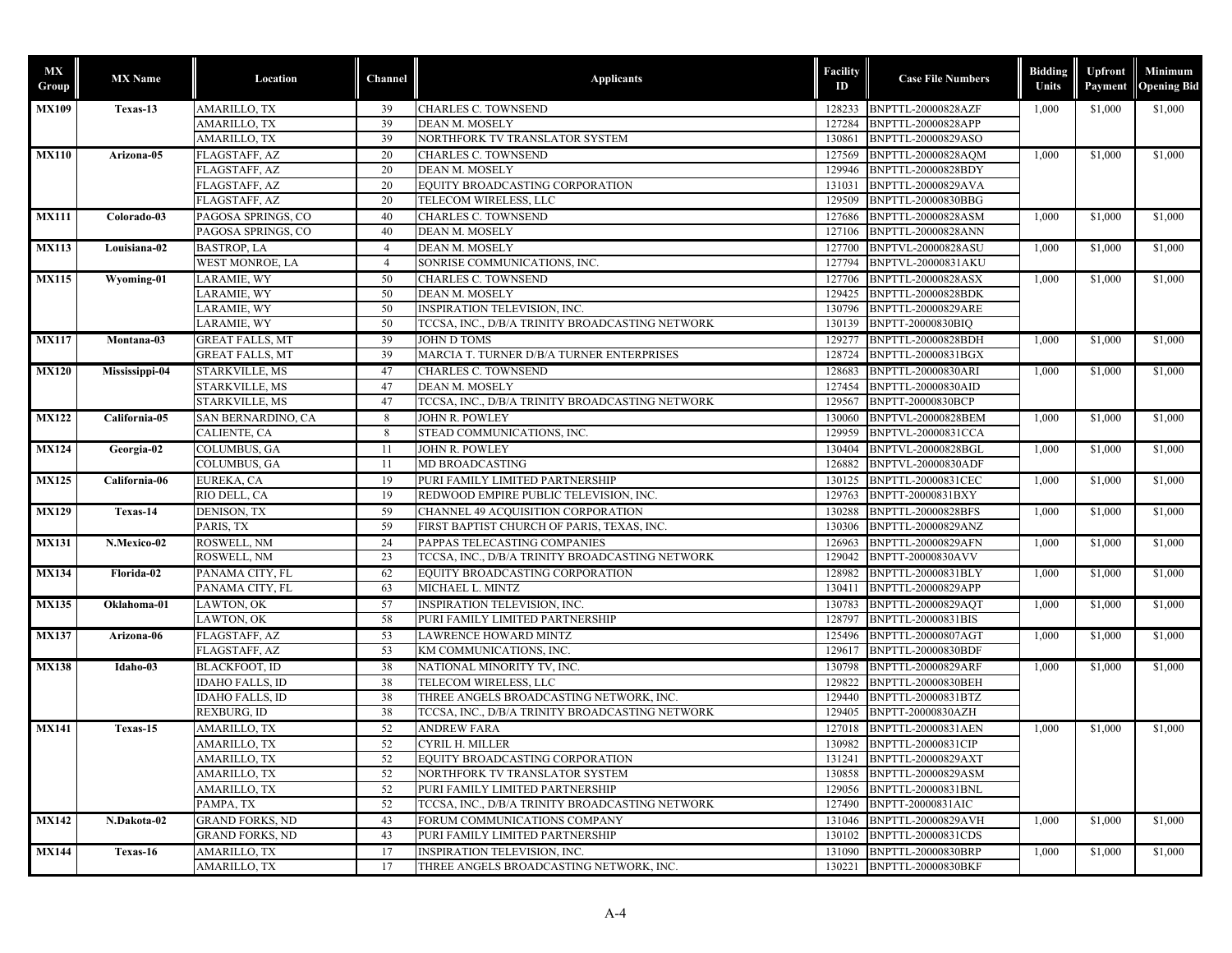| МX<br>Group  | <b>MX</b> Name | Location                      | Channel  | <b>Applicants</b>                                         | Facility<br>ID | <b>Case File Numbers</b>                        | <b>Bidding</b><br>Units | <b>Upfront</b><br>Payment | Minimum<br><b>Opening Bid</b> |         |  |
|--------------|----------------|-------------------------------|----------|-----------------------------------------------------------|----------------|-------------------------------------------------|-------------------------|---------------------------|-------------------------------|---------|--|
| <b>MX145</b> | California-07  | REDDING, CA                   | 52       | <b>ANDREW FARA</b>                                        |                | 130842 BNPTTL-20000831CFT                       | 1,000                   | \$1,000                   | \$1,000                       |         |  |
|              |                | REDDING, CA                   | 52       | EQUITY BROADCASTING CORPORATION                           | 131186         | BNPTTL-20000829AXI                              |                         |                           |                               |         |  |
|              |                | REDDING, CA                   | 52       | TELECOM WIRELESS, LLC                                     | 129500         | BNPTTL-20000830BBA                              |                         |                           |                               |         |  |
| <b>MX147</b> | California-08  | BAKERSFIELD, CA               | 13       | KM COMMUNICATIONS, INC.                                   | 126976         | <b>BNPTVL-20000830ADV</b>                       | 1,000                   | \$1,000                   | \$1,000                       |         |  |
|              |                | <b>BAKERSFIELD, CA</b>        | 13       | PAPPAS TELECASTING INCORPORATED                           | 129148         | BNPTVL-20000830AWQ                              |                         |                           |                               |         |  |
|              |                | BENA, CA                      | 13       | VENTURE TECHNOLOGIES GROUP, LLC                           | 128344         | <b>BNPTVL-20000831AWK</b>                       |                         |                           |                               |         |  |
| <b>MX148</b> | Texas-17       | BEAUMONT, TX                  | 17       | RICE CAPITAL BROADCASTING COMPANY, INC.                   |                | 128395 BNPTTL-20000831AXR                       | 1,000                   | \$1,000                   | \$1,000                       |         |  |
|              |                | PORT ARTHUR, TX               | 17       | TOM L. DENNIS                                             | 131225         | BNPTTL-20000831CNG                              |                         |                           |                               |         |  |
| <b>MX149</b> | California-09  | REDDING, CA                   | 56       | EQUITY BROADCASTING CORPORATION                           |                | 131313 BNPTTL-20000829AYB                       | 1,000                   | \$1,000                   | \$1,000                       |         |  |
|              |                | REDDING, CA                   | 56       | TELECOM WIRELESS, LLC                                     | 129514         | BNPTTL-20000830BBL                              |                         |                           |                               |         |  |
| <b>MX150</b> | Utah-01        | PRICE, UT                     | 25       | <b>CARBON COUNTY</b>                                      | 126704         | <b>BNPTT-20000830ACR</b>                        | 1,000                   | \$1,000                   | \$1,000                       |         |  |
|              |                | PRICE, UT                     | 25       | JOHN R. POWLEY                                            | 127900         | BNPTTL-20000831AMY                              |                         |                           |                               |         |  |
| <b>MX153</b> | Alaska-01      | ANCHORAGE, AK                 | 51       | CHARLES C. TOWNSEND                                       | 128285         | BNPTTL-20000830AOW                              | 1,000                   |                           | \$1,000                       | \$1,000 |  |
|              |                | ANCHORAGE, AK                 | 51       | DEAN M. MOSELY                                            | 127308         | BNPTTL-20000830AFU                              |                         |                           |                               |         |  |
| <b>MX154</b> | Alaska-02      | ANCHORAGE, AK                 | 38       | CHARLES C. TOWNSEND                                       |                | 128277 BNPTTL-20000830AOU                       | 1,000                   |                           | \$1,000                       | \$1,000 |  |
|              |                | ANCHORAGE, AK                 | 38       | DEAN M. MOSELY                                            |                | 127316 BNPTTL-20000830AFW                       |                         |                           |                               |         |  |
| <b>MX156</b> | Alaska-03      | ANCHORAGE, AK                 | 45       | <b>CHARLES C. TOWNSEND</b>                                |                | 128284 BNPTTL-20000830AOV                       | 1,000                   | \$1,000                   | \$1,000                       |         |  |
|              |                | ANCHORAGE, AK                 | 45       | DEAN M. MOSELY                                            | 127319         | BNPTTL-20000830AFY                              |                         |                           |                               |         |  |
|              |                | ANCHORAGE, AK                 | 60       | TCCSA, INC., D/B/A TRINITY BROADCASTING NETWORK           | 129328         | BNPTT-20000830AXR                               |                         |                           |                               |         |  |
| <b>MX157</b> | Alaska-04      | SEWARD, AK                    | 17       | CHARLES C. TOWNSEND                                       | 128369         | BNPTTL-20000830APP                              | 1,000                   | \$1,000                   | \$1,000                       |         |  |
|              |                | SEWARD, AK                    | 17       | DEAN M. MOSELY                                            | 127376         | BNPTTL-20000830AGN                              |                         |                           |                               |         |  |
|              |                | KASILOF, AK                   | 17       | FIREWEED COMMUNICATIONS CORP                              | 131088         | <b>BNPTT-20000830BRN</b>                        |                         |                           |                               |         |  |
|              |                | SEWARD, AK                    | 17       | FIREWEED COMMUNICATIONS CORP                              | 130012         | BNPTTL-20000831CDK                              |                         |                           |                               |         |  |
| <b>MX158</b> | Michigan-01    | MUNISING, MI                  | 43       | DEAN M. MOSELY                                            | 127438         | <b>BNPTTL-20000830AHV</b>                       | 1,000                   | \$1,000                   | \$1,000                       |         |  |
|              |                | PICKFORD, MI                  | 43       | ROCKFLEET BROADCASTING II, LLC                            | 130022         | BNPTT-20000830BGK                               |                         |                           |                               |         |  |
| <b>MX159</b> | Michigan-02    | <b>GLADSTONE, MI</b>          | 45       | DEAN M. MOSELY                                            | 127426         | BNPTTL-20000830AHP                              | 1,000                   | \$1,000                   | \$1,000                       |         |  |
|              |                | ESCANABA, MI                  | 45       | JOHN R. POWLEY                                            | 128501         | BNPTTL-20000831BAV                              |                         |                           |                               |         |  |
| <b>MX160</b> | Kansas-01      | PITTSBURG, KS                 | 35       | <b>DEAN M. MOSELY</b>                                     |                | 127417 BNPTTL-20000830AHK                       | 1,000                   |                           | \$1,000                       | \$1,000 |  |
|              |                | PITTSBURG, KS                 | 35       | TCCSA, INC., D/B/A TRINITY BROADCASTING NETWORK           | 129438         | BNPTT-20000830AZV                               |                         |                           |                               |         |  |
|              |                |                               |          |                                                           |                |                                                 |                         |                           |                               |         |  |
| <b>MX165</b> | Texas-18       | PORT ARTHUR, TX               | 45<br>45 | JOHN R. POWLEY<br>RICE CAPITAL BROADCASTING COMPANY, INC. | 129429         | 130494 BNPTTL-20000830BOC<br>BNPTTL-20000831BTT | 1,000                   | \$1,000                   | \$1,000                       |         |  |
|              |                | ORANGE, TX                    | 45       | TELECOM WIRELESS, LLC                                     | 131299         |                                                 |                         |                           |                               |         |  |
|              |                | PORT ARTHUR, TX<br>JASPER, TX | 45       | TCCSA, INC., D/B/A TRINITY BROADCASTING NETWORK           | 129765         | BNPTTL-20000830BTL<br>BNPTT-20000831BXZ         |                         |                           |                               |         |  |
|              |                |                               |          |                                                           |                |                                                 |                         |                           |                               |         |  |
| <b>MX166</b> | Nebraska-01    | SCOTTSBLUFF, NE               | 42<br>42 | RAPID BROADCASTING COMPANY                                | 127616         | <b>BNPTTL-20000830AKB</b>                       | 1,000                   | \$1,000                   | \$1,000                       |         |  |
|              |                | SCOTTSBLUFF, NE               |          | TCCSA, INC., D/B/A TRINITY BROADCASTING NETWORK           | 128993         | <b>BNPTT-20000830AVF</b>                        |                         |                           |                               |         |  |
| <b>MX167</b> | Michigan-03    | MARQUETTE, MI                 | 45       | <b>DEAN M. MOSELY</b>                                     |                | 127429 BNPTTL-20000830AHR                       | 1,000                   | \$1,000                   | \$1,000                       |         |  |
|              |                | MARQUETTE, MI                 | 44       | TCCSA, INC., D/B/A TRINITY BROADCASTING NETWORK           | 130656         | BNPTT-20000830BPE                               |                         |                           |                               |         |  |
| <b>MX168</b> | Hawaii-03      | LIHUE, HI                     | 25       | PURI FAMILY LIMITED PARTNERSHIP                           | 130119         | BNPTTL-20000831CDY                              | 1,000                   | \$1,000                   | \$1,000                       |         |  |
|              |                | LIHUE, HI                     | 25       | TCCSA, INC., D/B/A TRINITY BROADCASTING NETWORK           | 128917         | BNPTT-20000830ATG                               |                         |                           |                               |         |  |
| <b>MX171</b> | Arizona-07     | WILLIAMS-ASHFORK, AZ          | 41       | KTVK, INC.                                                | 126160         | BNPTT-20000823ACD                               | 1,000                   | \$1,000                   | \$1,000                       |         |  |
|              |                | PRESCOTT, AZ                  | 41       | TCCSA, INC., D/B/A TRINITY BROADCASTING NETWORK           | 129349         | BNPTT-20000830AYH                               |                         |                           |                               |         |  |
| <b>MX172</b> | N.Mexico-03    | CLOVIS, NM                    | 29       | PANHANDLE TELECASTING CO.                                 |                | 130253 BNPTTL-20000830BLE                       | 1,000                   | \$1,000                   | \$1,000                       |         |  |
|              |                | CLOVIS, NM                    | -28      | TELECOM WIRELESS, LLC                                     |                | 129506 BNPTTL-20000830BBE                       |                         |                           |                               |         |  |
|              |                | CLOVIS, NM                    | 29       | TELECOM WIRELESS, LLC                                     | 129493         | <b>BNPTTL-20000830BAX</b>                       |                         |                           |                               |         |  |
|              |                | CLOVIS, NM                    | 29       | TCCSA, INC., D/B/A TRINITY BROADCASTING NETWORK           | 129015         | BNPTT-20000830AVO                               |                         |                           |                               |         |  |
| <b>MX175</b> | Minnesota-02   | <b>BEMIDJI, MN</b>            | 48       | THREE ANGELS BROADCASTING NETWORK, INC.                   | 130188         | <b>BNPTTL-20000830BJK</b>                       | 1,000                   | \$1,000                   | \$1,000                       |         |  |
|              |                | <b>BEMIDJI, MN</b>            | 48       | TCCSA, INC., D/B/A TRINITY BROADCASTING NETWORK           | 129488         | BNPTT-20000830BAO                               |                         |                           |                               |         |  |
| <b>MX176</b> | Montana-04     | BUTTE, MT                     | 21       | TELECOM WIRELESS, LLC                                     |                | 129574 BNPTTL-20000830BCV                       | 1,000                   | \$1,000                   | \$1,000                       |         |  |
|              |                | <b>BUTTE, MT</b>              | 22       | TCCSA, INC., D/B/A TRINITY BROADCASTING NETWORK           |                | 129647 BNPTT-20000830BDP                        |                         |                           |                               |         |  |
| <b>MX178</b> | Alabama-01     | DOTHAN, AL                    | 52       | <b>MAURICE BRYANT</b>                                     |                | 128616 BNPTTL-20000831BEK                       | 1,000                   | \$1,000                   | \$1,000                       |         |  |
|              |                | ENTERPRISE, AL                | 52       | TCCSA, INC., D/B/A TRINITY BROADCASTING NETWORK           |                | 129338 BNPTT-20000830AXY                        |                         |                           |                               |         |  |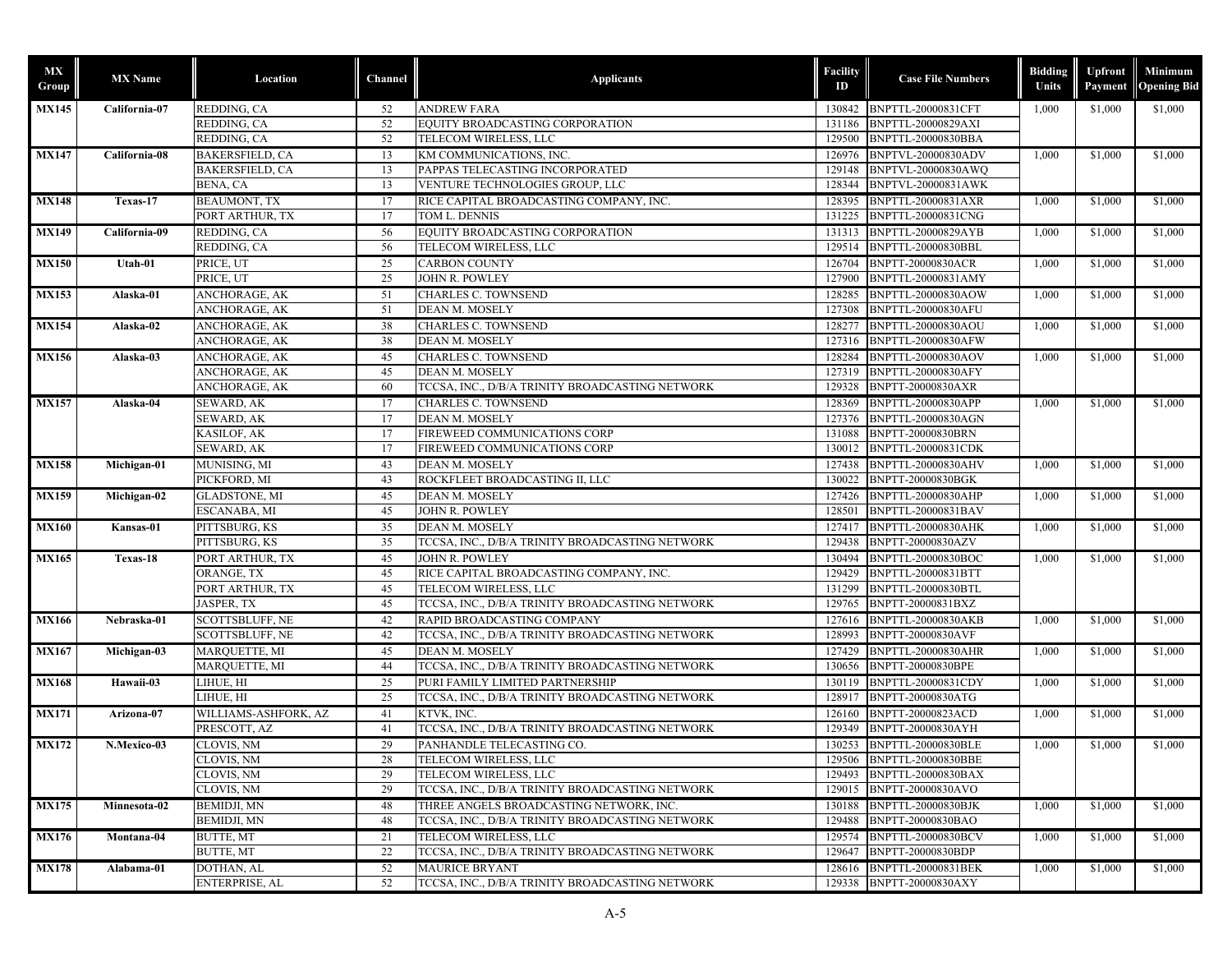| МX<br>Group  | <b>MX</b> Name       | Location                | Channel | <b>Applicants</b>                                 | Facility<br>ID | <b>Case File Numbers</b>  | <b>Bidding</b><br>Units | <b>Upfront</b><br>Payment | <b>Minimum</b><br><b>Opening Bid</b> |
|--------------|----------------------|-------------------------|---------|---------------------------------------------------|----------------|---------------------------|-------------------------|---------------------------|--------------------------------------|
| <b>MX179</b> | Nebraska-02          | NORTH PLATTE, NE        | 50      | <b>AMANDA ORRICK</b>                              | 125228         | <b>BNPTTL-20000807ADQ</b> | 1,000                   | \$1,000                   | \$1,000                              |
|              |                      | NORTH PLATTE, NE        | 50      | TCCSA, INC., D/B/A TRINITY BROADCASTING NETWORK   | 128989         | BNPTT-20000830AVC         |                         |                           |                                      |
| <b>MX180</b> | N.Mexico-04          | PORTALES, NM            | 54      | TCCSA, INC., D/B/A TRINITY BROADCASTING NETWORK   | 129674         | BNPTT-20000831BVY         | 1,000                   | \$1,000                   | \$1,000                              |
|              |                      |                         |         |                                                   |                |                           |                         |                           |                                      |
|              |                      | ROSWELL, NM             | 54      | TCCSA, INC., D/B/A TRINITY BROADCASTING NETWORK   | 129884         | <b>BNPTT-20000830BEN</b>  |                         |                           |                                      |
| <b>MX183</b> | Wisconsin-02         | TOMAH, WI               | 28      | PURI FAMILY LIMITED PARTNERSHIP                   | 129468         | <b>BNPTTL-20000831BUI</b> | 1,000                   | \$1,000                   | \$1,000                              |
|              |                      | LACROSSE, WI            | 28      | TCCSA, INC., D/B/A TRINITY BROADCASTING NETWORK   | 130099         | <b>BNPTT-20000830BIC</b>  |                         |                           |                                      |
| <b>MX184</b> | Washington-01        | <b>BELLINGHAM, WA</b>   | 64      | TCCSA, INC., D/B/A TRINITY BROADCASTING NETWORK   | 130080         | BNPTT-20000830BHM         | 1,000                   | \$1,000                   | \$1,000                              |
|              |                      | <b>BELLINGHAM, WA</b>   | 65      | VENTURE TECHNOLOGIES GROUP, LLC                   | 129611         | BNPTTL-20000831BVE        |                         |                           |                                      |
| <b>MX186</b> | Texas-19             | CANYON, TX              | 46      | PANHANDLE TELECASTING CO.                         |                | 130256 BNPTTL-20000830BLJ | 1,000                   | \$1,000                   | \$1,000                              |
|              |                      | PAMPA, TX               | 46      | TCCSA, INC., D/B/A TRINITY BROADCASTING NETWORK   | 131323         | BNPTT-20000831COM         |                         |                           |                                      |
| <b>MX188</b> | Wyoming-02           | CHEYENNE, WY            | 53      | PURI FAMILY LIMITED PARTNERSHIP                   | 129458         | <b>BNPTTL-20000831BUF</b> | 1,000                   | \$1,000                   | \$1,000                              |
|              |                      | CHEYENNE, WY            | 53      | TCCSA, INC., D/B/A TRINITY BROADCASTING NETWORK   | 130148         | BNPTT-20000830BIV         |                         |                           |                                      |
| <b>MX189</b> | Pennsylvania-01      | ERIE, PA                | 18      | JOHN R. POWLEY                                    | 130455         | BNPTTL-20000828BGY        | 1,000                   | \$1,000                   | \$1,000                              |
|              |                      | ERIE, PA                | 18      | THREE ANGELS BROADCASTING NETWORK, INC.           | 130220         | <b>BNPTTL-20000830BKE</b> |                         |                           |                                      |
|              |                      | ERIE, PA                | 18      | VENTURE TECHNOLOGIES GROUP, LLC                   | 130468         | BNPTTL-20000830BNX        |                         |                           |                                      |
| <b>MX190</b> | Texas-20             | <b>JASPER, TX</b>       | 15      | JOHN R. POWLEY                                    | 130280         | BNPTTL-20000830BLU        | 1,000                   | \$1,000                   | \$1,000                              |
|              |                      | <b>BEAUMONT, TX</b>     | 15      | RICE CAPITAL BROADCASTING COMPANY, INC.           | 129448         | BNPTTL-20000831BUD        |                         |                           |                                      |
|              |                      | <b>BEAUMONT, TX</b>     | 15      | THREE ANGELS BROADCASTING NETWORK, INC.           | 128659         | <b>BNPTTL-20000831BFN</b> |                         |                           |                                      |
|              |                      | <b>BEAUMONT, TX</b>     | 15      | WORD OF GOD FELLOWSHIP, INC.                      | 131087         | <b>BNPTTL-20000831CKB</b> |                         |                           |                                      |
| <b>MX192</b> | Texas-21             | LUBBOCK, TX             | 18      | <b>INSPIRATION TELEVISION, INC.</b>               | 131099         | BNPTTL-20000830BRW        | 1,000                   | \$1,000                   | \$1,000                              |
|              |                      | LUBBOCK, TX             | 18      | VENTURE TECHNOLOGIES GROUP, LLC                   | 128340         | BNPTTL-20000831AWH        |                         |                           |                                      |
| <b>MX195</b> | Texas-22             | LUFKIN, TX              | 39      | LAWRENCE HOWARD MINTZ                             | 125474         | <b>BNPTTL-20000807AGR</b> | 1,000                   | \$1,000                   | \$1,000                              |
|              |                      | LUFKIN, TX              | 39      | JOHN R. POWLEY                                    | 130395         | BNPTTL-20000830BMT        |                         |                           |                                      |
|              |                      | JASPER, TX              | 39      | TCCSA, INC., D/B/A TRINITY BROADCASTING NETWORK   | 129644         | BNPTT-20000831BVL         |                         |                           |                                      |
| <b>MX197</b> | Minnesota-03         | <b>GRAND RAPIDS, MN</b> | 41      | THREE ANGELS BROADCASTING NETWORK, INC.           | 136589         | BNPTTL-20000830BUZ        | 1,000                   | \$1,000                   | \$1,000                              |
|              |                      | <b>GRAND RAPIDS, MN</b> | 41      | TCCSA, INC., D/B/A TRINITY BROADCASTING NETWORK   | 128110         | BNPTT-20000831ARP         |                         |                           |                                      |
| <b>MX198</b> | Minn.Iowa-02         | ST. JAMES, MN           | 44      | COOPERATIVE TELEVISION ASSOCIATION OF SOUTHERN MN | 13839          | BMJPTTL-20000821AHD       | 1,000                   | \$1,000                   | \$1,000                              |
|              |                      | ESTHERVILLE, IA         | 44      | PAPPAS TELECASTING COMPANIES                      | 127831         | BNPTTL-20000831ALK        |                         |                           |                                      |
| <b>MX199</b> | Iowa.Nebraska-01     | SIOUX CITY, IA          | 56      | JOHN R. POWLEY                                    | 127874         | BNPTTL-20000831AMF        | 1,000                   | \$1,000                   | \$1,000                              |
|              |                      | O'NEILL, NE             | 56      | PAPPAS TELECASTING COMPANIES                      | 128451         | BNPTTL-20000831AZK        |                         |                           |                                      |
| <b>MX202</b> | Alabama-02           | DOTHAN, AL              | 30      | EQUITY BROADCASTING CORPORATION                   | 128880         | <b>BNPTTL-20000831BKQ</b> | 1,000                   | \$1,000                   | \$1,000                              |
|              |                      | DOTHAN, AL              | 30      | W.B.I.C., INC                                     | 130546         | BNPTTL-20000831CFJ        |                         |                           |                                      |
| <b>MX203</b> | Texas-23             | <b>AMARILLO, TX</b>     | 12      | CYRIL H. MILLER                                   | 131050         | BNPTVL-20000831CJT        | 1,000                   | \$1,000                   | \$1,000                              |
|              |                      | AMARILLO, TX            | 13      | JOHN R. POWLEY                                    | 130090         | BNPTVL-20000830BHV        |                         |                           |                                      |
|              |                      | AMARILLO, TX            | 13      | PANHANDLE TELECASTING CO.                         | 130255         | BNPTVL-20000830BLG        |                         |                           |                                      |
|              |                      | AMARILLO, TX            | 13      | PRIME TIME CHRISTIAN BROADCASTING, INC            | 128477         | BNPTVL-20000831BAD        |                         |                           |                                      |
| <b>MX204</b> | Missouri.Illinois-01 | HANNIBAL, MO            | 52      | TCCSA, INC., D/B/A TRINITY BROADCASTING NETWORK   | 129294         | BNPTT-20000831BRX         | 1,000                   | \$1,000                   | \$1,000                              |
|              |                      | QUINCY, IL              | 52      | VENTURE TECHNOLOGIES GROUP, LLC                   | 128290         | BNPTTL-20000831AVA        |                         |                           |                                      |
| <b>MX211</b> | Texas-24             | HALLETTSVILLE, TX       | 14      | FIBERLESSNET, INC.                                | 129828         | <b>BNPTTL-20000831BZF</b> | 1,000                   | \$1,000                   | \$1,000                              |
|              |                      | <b>GOLIAD, TX</b>       | 14      | IBG, INC.                                         | 129973         | BNPTTL-20000831CCN        |                         |                           |                                      |
| <b>MX212</b> | California-10        | PALM SPRINGS, CA        | 56      | JOHN R. POWLEY                                    |                | 130058 BNPTTL-20000828BEL | 1,000                   | \$1,000                   | \$1,000                              |
|              |                      | SAN BERNARDINO, CA      | 56      | JOHN R. POWLEY                                    |                | 129831 BNPTTL-20000831BZI |                         |                           |                                      |
|              |                      | CANTIL, CA              | 56      | LINENOT.COM, INC.                                 | 129907         | <b>BNPTTL-20000831CBL</b> |                         |                           |                                      |
| MX213        | Colorado-04          | GENOA, CO               | 39      | LINENOT.COM, INC.                                 | 129917         | BNPTTL-20000831CBO        | 1,000                   | \$1,000                   | \$1,000                              |
|              |                      | ANTON, CO               | 39      | REGION 1 TRANSLATOR ASSOCIATION                   | 126093         | BNPTT-20000821ACS         |                         |                           |                                      |
| <b>MX216</b> | Arkansas-01          | NEWPORT, AR             | 45      | EQUITY BROADCASTING CORPORATION                   | 128866         | <b>BNPTTL-20000831BKH</b> | 1,000                   | \$1,000                   | \$1,000                              |
|              |                      | NEWPORT, AR             | 45      | TV3, INC.                                         | 125337         | BNPTTL-20000804ABP        |                         |                           |                                      |
| <b>MX238</b> | Arizona-08           | PEACH SPRINGS, AZ       | 30      | IBG, INC.                                         | 129983         | <b>BNPTTL-20000831CCW</b> | 1,000                   | \$1,000                   | \$1,000                              |
|              |                      | PEACH SPRINGS, AZ       | 15      | STEAD COMMUNICATIONS, INC.                        | 129965         | BNPTTL-20000831CCH        |                         |                           |                                      |